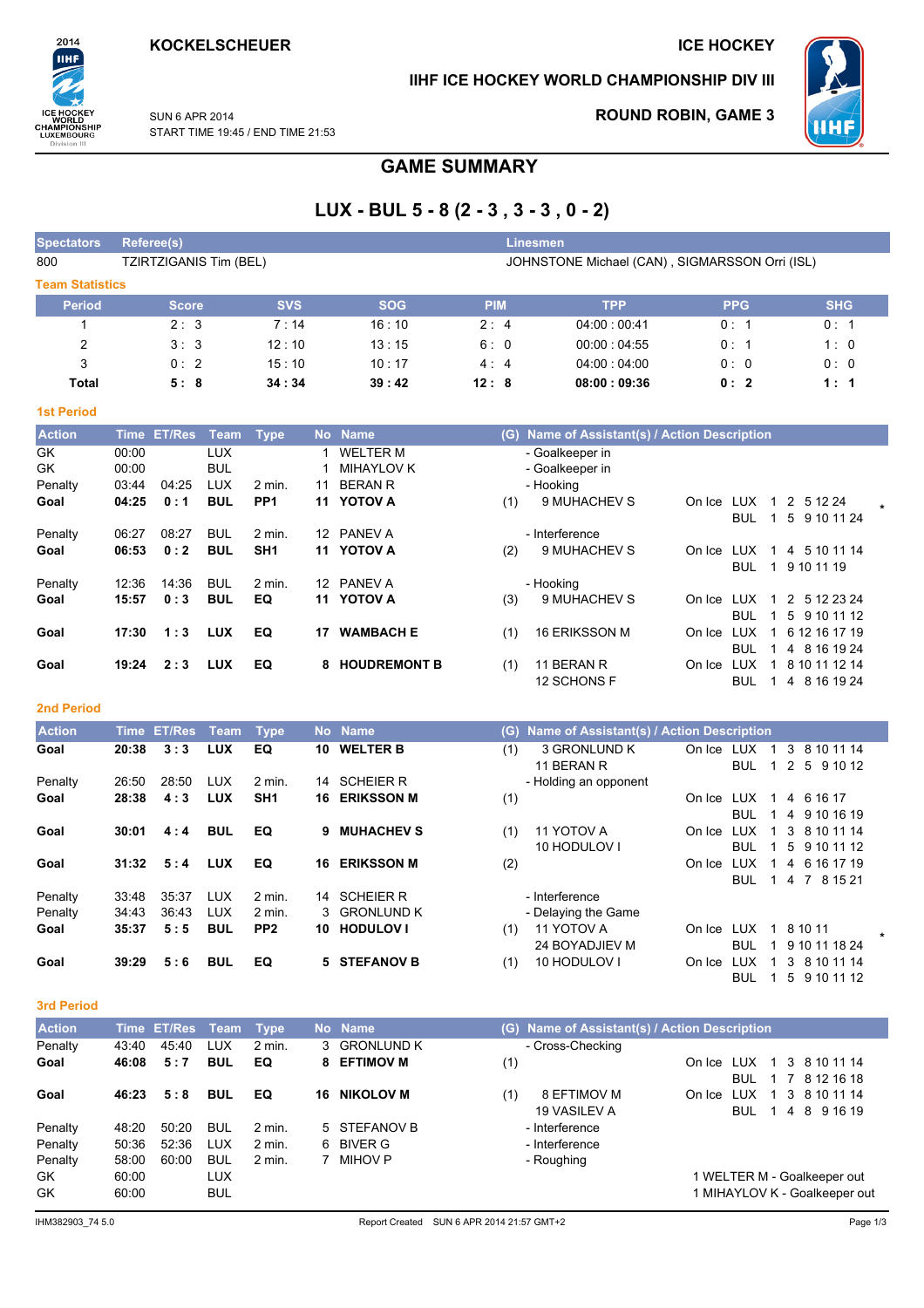

START TIME 19:45 / END TIME 21:53

SUN 6 APR 2014

## **ICE HOCKEY**

# IIHF ICE HOCKEY WORLD CHAMPIONSHIP DIV III



**ROUND ROBIN, GAME 3** 

#### **Goalkeeper Records**

2014

**IIHF** 

ICE HOCKEY<br>
WORLD<br>CHAMPIONSHIP<br>
LUXEMBOURG<br>
Division III

### Team: LUX - Luxembourg

### Team : BUL - Bulgaria

| No Name          | 'SOG . | <b>SVS</b> | <b>MIP</b> | No Name  |
|------------------|--------|------------|------------|----------|
| 1 WELTER Michel  | 42     | 34         | 60.00      | 1 MIHAY  |
| 25 MANGEN Gilles |        |            |            | 20 PETRO |

| No Name               | <b>SOG</b> | SVS \ |       |
|-----------------------|------------|-------|-------|
| 1 MIHAYLOV Konstantin | 39         | 34    | 60:00 |
| 20 PETROV Radosvet    |            |       |       |

#### **Game Statistics**

| Геаm : LUX (white) |                                 |              |          |              |                |             |                |                |        |    |                |                      |                        |   |              |
|--------------------|---------------------------------|--------------|----------|--------------|----------------|-------------|----------------|----------------|--------|----|----------------|----------------------|------------------------|---|--------------|
|                    | Head Coach: KOUZNETSOV Vladimir |              |          |              |                |             |                |                |        |    |                | <b>Shots on Goal</b> |                        |   |              |
| <b>No Pos</b>      | <b>Name</b>                     | G.           | A        | P            | <b>PIM</b>     | FO+         | FO-            | $FO+/-$        | FO%    |    | $\overline{2}$ | 3                    | <b>TS</b><br><b>OT</b> |   | $+/-$        |
| 3 D                | <b>GRONLUND Kevin</b>           | 0            |          | 1            | 4              | 0           | 0              | 0              | 0.00   | 0  | 0              | 0                    |                        | 0 | $-3$         |
| 8 F                | <b>HOUDREMONT Ben</b>           |              | 0        |              | 0              | 0           | 0              | 0              | 0.00   |    | 0              | O                    |                        |   |              |
| 10 F               | WELTER Benny +A                 |              | 0        |              | 0              | 7           | 5              | $\overline{2}$ | 58.33  | 6  | $\overline{2}$ |                      |                        | 9 | $-2$<br>$-3$ |
| 11 F               | <b>BERAN Robert</b>             | 0            | 2        | 2            | $\overline{c}$ | 2           | 0              | $\overline{2}$ | 100.00 | 0  |                | 0                    |                        |   | $-3$         |
| 14 D               | SCHEIER Ronny +C                | 0            | 0        | 0            | 4              | 0           | $\Omega$       | 0              | 0.00   | 0  | 0              |                      |                        |   | $-3$         |
| 2 D                | <b>WALTENER Clement</b>         | 0            | 0        | 0            | 0              | 0           | 0              | 0              | 0.00   | 0  | 0              | 0                    |                        | 0 | $-1$         |
| 5 F                | <b>SCHEIER Georges</b>          | 0            | 0        | $\mathbf 0$  | 0              | 8           | 3              | 5              | 72.73  | 2  |                |                      |                        | 4 | $-2$         |
| 12 D               | <b>SCHONS Francois</b>          | 0            |          |              | $\mathbf 0$    | $\mathbf 0$ | 0              | 0              | 0.00   | 0  |                | 0                    |                        |   | $+1$         |
| 23 F               | <b>BACKES Sacha</b>             | 0            | 0        | $\Omega$     | $\Omega$       | 0           | $\Omega$       | 0              | 0.00   | 0  | $\Omega$       | 2                    |                        | 2 | $-1$         |
| 24 F               | <b>MINDEN Steven</b>            | $\mathbf{0}$ | 0        | $\Omega$     | $\mathbf 0$    | 0           | $\overline{2}$ | $-2$           | 0.00   | 1  |                |                      |                        | 3 | $-1$         |
| 4 D                | <b>THIRY Christophe</b>         | 0            | 0        | 0            | 0              | 0           | 0              | 0              | 0.00   |    |                | 0                    |                        | 2 | $+1$         |
| 6 D                | <b>BIVER Gilles</b>             | 0            | 0        | 0            | $\overline{2}$ | 0           | 0              | 0              | 0.00   | 0  |                | 0                    |                        |   | $+3$         |
| 16 F               | ERIKSSON Marcus (BP)            | 2            |          | 3            | 0              | 11          | 4              |                | 73.33  | 2  | 5              |                      |                        | 8 | $^{\rm +3}$  |
| 17 F               | <b>WAMBACH Eric</b>             |              | $\Omega$ |              | $\mathbf 0$    | $\mathbf 0$ | $\Omega$       | 0              | 0.00   | 2  | $\Omega$       | 3                    |                        | 5 | $+3$         |
| 19 F               | <b>HOLTZEM Thierry</b>          | 0            | 0        | $\Omega$     | 0              | 0           | $\Omega$       | 0              | 0.00   | 1  | $\Omega$       | 0                    |                        |   | $+2$         |
| 15 F               | SCHON Patrick +A                | 0            | 0        | 0            | 0              | 0           | $\Omega$       | 0              | 0.00   | 0  | 0              | 0                    |                        | 0 | 0            |
| 18 D               | <b>BECHTOLD Philippe</b>        | 0            | 0        | 0            | 0              | 0           |                | -1             | 0.00   | 0  | 0              | 0                    |                        | 0 | $\mathsf 0$  |
| 22 F               | <b>DAVIDSON Frederic</b>        | 0            | 0        | $\Omega$     | 0              | 0           | $\Omega$       | 0              | 0.00   | 0  | $\Omega$       | 0                    |                        | 0 | 0            |
| GK                 | <b>WELTER Michel</b>            | 0            | 0        | 0            | 0              |             |                |                |        |    | 0              | 0                    |                        | 0 |              |
| 25 GK              | <b>MANGEN Gilles</b>            | 0            | 0        | $\mathbf{0}$ | $\Omega$       |             |                |                |        | 0  | $\Omega$       | 0                    |                        | 0 |              |
| Total              |                                 | 5            | 5        | 10           | 12             | 28          | 15             | 13             | 65.12  | 16 | 13             | 10                   | 39                     |   |              |

### Team : BUL (red)

|               | Head Coach: HODULOV Kiril |          |          |             |            |                |          |                |        | <b>Shots on Goal</b> |             |                |                        |             |
|---------------|---------------------------|----------|----------|-------------|------------|----------------|----------|----------------|--------|----------------------|-------------|----------------|------------------------|-------------|
| <b>No Pos</b> | <b>Name</b>               | G.       | A        | P           | <b>PIM</b> | FO+            | FO-      | $FO+/-$        | FO%    |                      | 2           | 3              | <b>OT</b><br><b>TS</b> | $+/-$       |
| 5 D           | STEFANOV Bogdan           |          | 0        |             | 2          | 0              | 0        | 0              | 0.00   |                      |             | 0              | $\overline{c}$         | $+2$        |
| E<br>9        | MUHACHEV Stanislav +C     |          | 3        | 4           | 0          | 3              | 5        | $-2$           | 37.50  |                      | 3           | 0              | 4                      | $+3$        |
| E<br>10       | HODULOV Ivan +A           |          | 2        | 3           | $\Omega$   | 8              | 6        | $\overline{2}$ | 57.14  | $\overline{2}$       | 4           | 4              | 10                     | $+2$        |
| 11 F          | YOTOV Alexei (BP)         | 3        | 2        | 5           | 0          | 0              | 0        | 0              | 0.00   | 3                    | 2           | 5              | 10                     | $+4$        |
| 12 D          | <b>PANEV Alexander</b>    | 0        | 0        | $\mathbf 0$ | 4          | 0              | 0        | 0              | 0.00   | 0                    | $\mathbf 0$ |                | $\mathbf 1$            | $+3$        |
| 4 D           | <b>BOZHANOV Nikolay</b>   |          | 0        | $\Omega$    | 0          |                | 0        | 1              | 100.00 | 0                    |             | 2              | 3                      | $-3$        |
| E<br>8        | <b>EFTIMOV Maksim</b>     |          |          | 2           | 0          | $\Omega$       |          | $-1$           | 0.00   | 0                    | 3           | $\overline{2}$ | 5                      | $-1$        |
| 16 F          | <b>NIKOLOV Martin</b>     |          | 0        |             | 0          |                |          | 0              | 50.00  |                      | 0           | 0              |                        | $-1$        |
| D<br>19       | <b>VASILEV Aleksandar</b> |          |          |             | 0          | 0              | 0        | 0              | 0.00   | 0                    | 0           | 2              | $\overline{c}$         | $-1$        |
| 24 F          | BOYADJIEV Martin +A       | 0        |          |             | $\Omega$   | $\Omega$       | 11       | $-11$          | 0.00   |                      |             |                | 3                      | $-2$        |
| 7 D           | <b>MIHOV Petar</b>        | 0        | $\Omega$ | $\Omega$    | 2          | 0              | $\Omega$ | 0              | 0.00   | 0                    | 0           | 0              | 0                      | $\Omega$    |
| 15 F          | <b>HRISTOV Rosen</b>      |          | 0        | $\Omega$    | 0          | $\overline{2}$ | 4        | $-2$           | 33.33  | 0                    | 0           | 0              | $\Omega$               | $-1$        |
| 18 F          | <b>MONOV Krasimir</b>     | 0        | 0        | 0           | 0          | 0              | 0        | 0              | 0.00   |                      | 0           | 0              | 1                      | $+1$        |
| 21 F          | <b>PANEV Aleksandar</b>   | $\Omega$ | $\Omega$ | $\Omega$    | $\Omega$   | 0              | $\Omega$ | 0              | 0.00   | $\Omega$             | $\Omega$    | $\Omega$       | $\Omega$               | $-1$        |
| 2 F           | <b>VELEV Ivan</b>         | 0        | 0        | 0           | 0          | 0              | 0        | 0              | 0.00   | 0                    | 0           | 0              | 0                      | $-1$        |
| E<br>6        | <b>GACHEV Yanaki</b>      | 0        | 0        | $\Omega$    | 0          | 0              | 0        | 0              | 0.00   | 0                    | 0           | 0              | 0                      | 0           |
| 17 F          | <b>GEORGIEV Tomislav</b>  |          | 0        | $\Omega$    | 0          | 0              | $\Omega$ | 0              | 0.00   | 0                    | 0           |                | 0                      | $\mathbf 0$ |
| GK            | MIHAYLOV Konstantin       | 0        | 0        | $\Omega$    | 0          |                |          |                |        |                      | 0           | <sup>0</sup>   | 0                      |             |
| GK<br>20      | PETROV Radosvet           | 0        | $\Omega$ | $\Omega$    | 0          |                |          |                |        | 0                    | 0           | $\Omega$       | 0                      |             |
| Total         |                           |          | 10       | 18          | 8          | 15             | 28       | -13            | 34.88  | 10                   | 15          | 17             | 42                     |             |